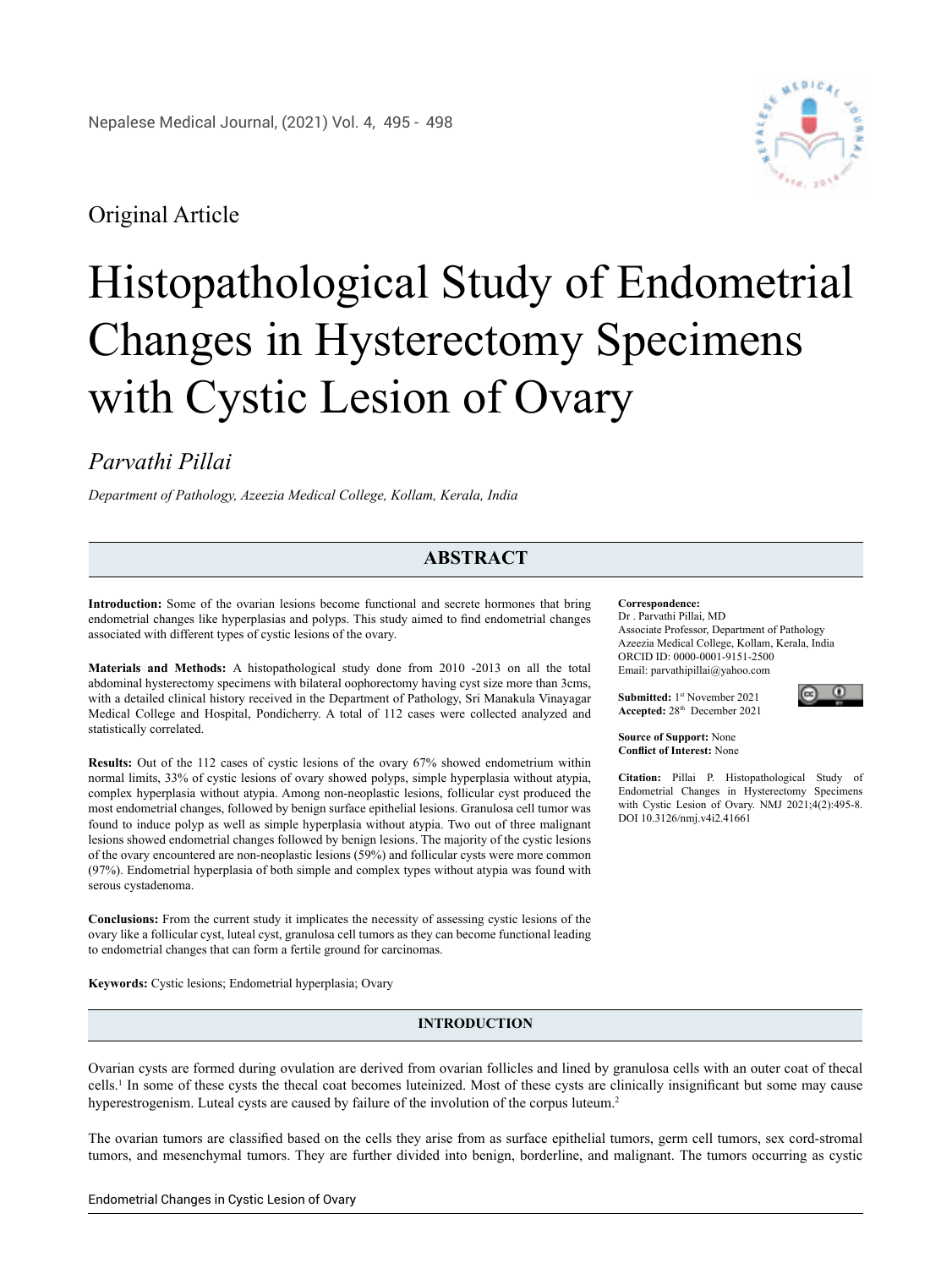lesions include surface epithelium tumors, granulosa cell tumors, and teratomas.2 The tumors arising from the sex cord-stromal tumors like granulosa cell tumors produce female hormones.<sup>2</sup>

Endometrium responds in various patterns, of which endometrial hyperplasia derives special attention as it is linked with endometrial carcinoma. It is divided into 2 types:

- 1. Simple hyperplasia with or without atypia
- 2. Complex hyperplasia with or without atypia

The other change that can be induced in the endometrium due to hormonal stimuli is a polyp. Most of the hyperplasia is due to excess estrogen that is due to cystic lesions of the ovary.3 The present study is about the cystic lesions of the ovary that create a favorable environment for the changes in the uterus that includes endometrial polyp, endometrial metaplasia, and hyperplasia, which highlights the fact that the reproductive organ depends on the complex sequence of endocrinological events.

## **MATERIALS AND METHODS**

This is a cross-sectional study done from January 2010 to December 2013 on all the total abdominal hysterectomy specimens with bilateral oophorectomy, having cystic lesions of ovary (cyst size > 3cms), with a detailed clinical history received in the Department of Pathology, Sri Manakula Vinayagar Medical College and Hospital, Pondicherry.

The specimens were fixed in 10% formalin. After adequate fixation of the specimen a brief gross description of the shape, size, color, and morphological details were entered in the per forma. The representative tissue bits were processed and routine staining was done with hematoxylin and eosin.

Inclusion criteria for the study were based on the intervention involved. 1) Only hysterectomy specimens with bilateral scalping-oophorectomy were taken. 2) Cystic ovarian lesions> 3 cms. Oophorectomy specimen or salphingo-oophorectomy specimen only, pelvic inflammatory disease specimens, and solid ovarian lesions were excluded from the study.

A total of 112 cases were collected. For the retrospective study, the clinical details collected from the Medical Record Department and the blocks were obtained from the department block collection. The study was started after the approval from the ethical clearance. Findings were recorded and the data was analyzed using Epi info program, version 7.1.4. Data were

|  |  | Table 2: Cystic lesions in the ovary with endometrial changes |  |
|--|--|---------------------------------------------------------------|--|
|  |  |                                                               |  |

calculated with a value of significance (p-value) set at  $\leq 0.05$ .

### **RESULTS**

The total number of total abdominal hysterectomy specimens with bilateral salpingo-oophorectomy was 595 out of which 112 cases were included as per inclusion criteria. The majority of the cystic lesions of the ovary showed proliferative and secretory endometrium and only 37 cases showed endometrial changes that include polyp, simple hyperplasia without atypia, complex hyperplasia without atypia.(fig. 1)



 **Figure 1: Frequency of endometrial changes**

Out of the 112 cases, cystic lesions of the ovary 67%(75 cases) were classified as within normal physiological limits (Table 1). The majority of the nonneoplastic ovarian lesions had only proliferative and secretory endometrium. Benign ovarian cystic lesions also had similar findings.

#### **Table 1: Endometrial changes within normal limits**

| <b>Endometrial changes</b><br>within normal limits | <b>Proliferative Secretory</b><br>phase | phase              | Cystic<br>atrophy |
|----------------------------------------------------|-----------------------------------------|--------------------|-------------------|
| <b>Benign</b>                                      |                                         | $10.68\%$ 5.33%    |                   |
| Malignant                                          | 1 35%                                   |                    |                   |
| Non neoplastic +benign                             | 6.66%                                   | 6.66%              | 133%              |
| Non neoplastic+malignant                           | 1.33%                                   |                    |                   |
| Non neoplastic                                     | 29.33%                                  | 29 33%             |                   |
| Total                                              | 46.67%                                  | $46.67\%$ $6.66\%$ |                   |

Among non-neoplastic ovarian cystic lesions, follicular cyst produces the most endometrial changes followed by benign surface epithelial lesions. Endometrial hyperplasia of both simple and complex types without atypia was found with serous cystadenoma. Granulosa cell tumor was found to induce polyp as well as simple endometrial hyperplasia ( Table 2).

|                | <b>Cystic lesion vs.</b><br>endometrial changes | Polyp    | Simple hyperplasia<br>without atypia | Complex hyperplasia<br>without atypia | Total |
|----------------|-------------------------------------------------|----------|--------------------------------------|---------------------------------------|-------|
| Non-neoplastic | <b>Follicular cyst</b>                          | $13.5\%$ | $40.6\%$                             | $5.4\%$                               | 59.5% |
| Benign         | Surface epithelial                              |          | 21.6%                                | 2.7%                                  | 24.3% |
| Malignant      | Surface epithelial                              | $2.7\%$  |                                      |                                       | 2.7%  |
|                | Sex cord                                        |          | $2.7\%$                              |                                       | 2.7%  |
|                | Double pathology                                | $5.4\%$  | $2.7\%$                              | 2.7%                                  | 10.8% |
|                | Total                                           | 21.6%    | 67.6%                                | $10.8\%$                              | 100%  |

Endometrial Changes in Cystic Lesion of Ovary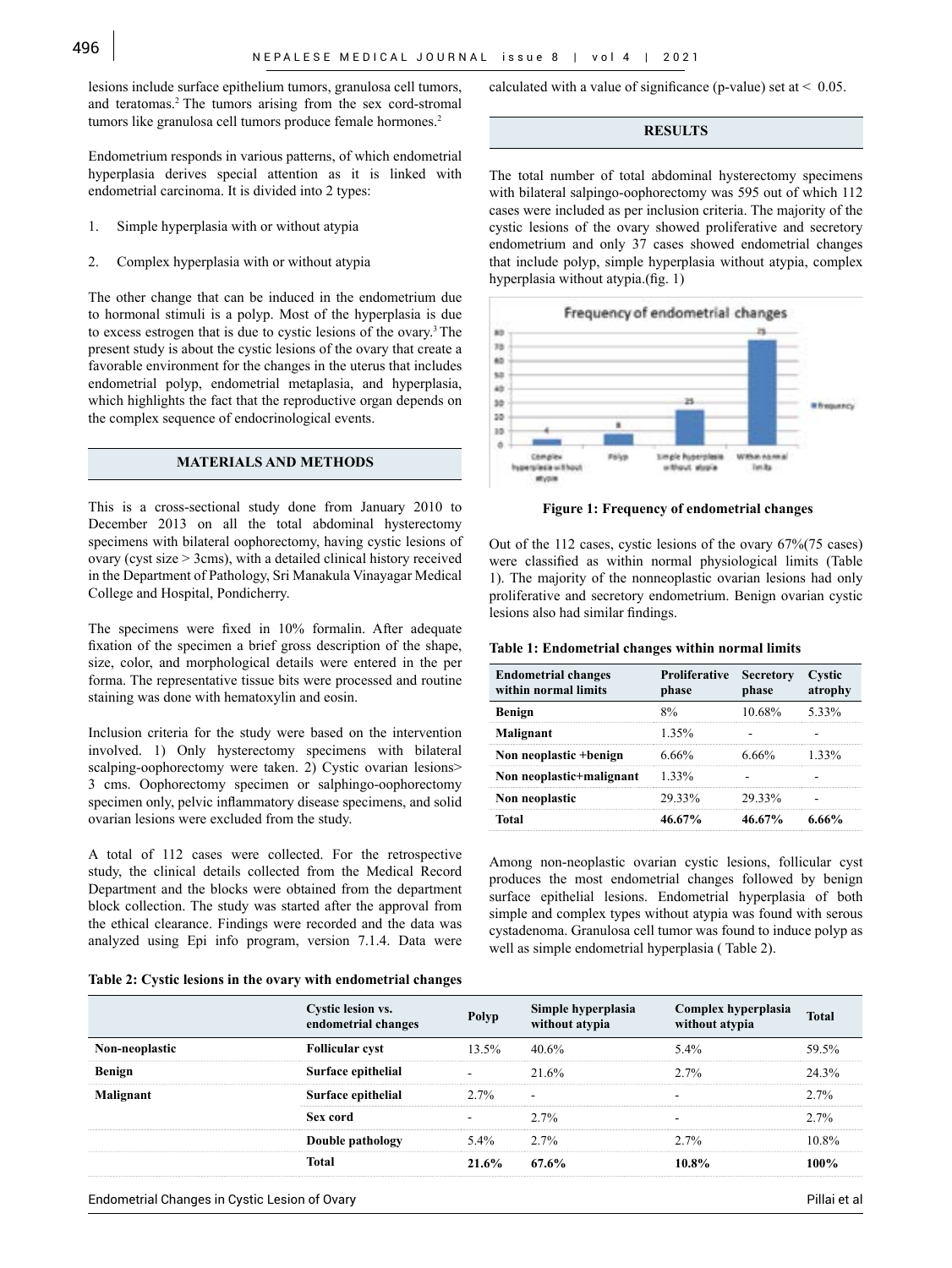Age-wise distribution of various endooometrial changes in the study population is shown in table 3. Among the changes in the reproductive age group, simple hyperplasia was the commonest and in the postmenopausal age group, endometrial polyp and simple endometrial hyperplasia were common. However the p-value was not significant (p-value  $>0.05$ ).

| Age distribution of endometrial<br>changes | Complex hyperplasia<br>without atypia | Polyp   | Simple hyperplasia<br>without atypia | Within normal<br>limits | <b>Total</b> |
|--------------------------------------------|---------------------------------------|---------|--------------------------------------|-------------------------|--------------|
| Peri menopausal                            | 8%                                    | $1.8\%$ | $2.7\%$                              | $17.7\%$                | 24%          |
| Post menopausal                            |                                       | 18%     | $8\%$                                | $5.4\%$                 | 9%           |
| Reproductive                               | 8%                                    | 3.6%    | $17.8\%$                             | 43.8%                   | 67.0%        |
| <b>TOTAL</b>                               | 3.6%                                  | $7.2\%$ | 22.3%                                | 66.9%                   | 100.0%       |

#### **Table 3: Age distribution of endometrial changes**

#### **DISCUSSION**

In the current study out of 112 cases, 67% of cystic lesions of the ovary showed endometrium at different stages of the menstrual cycle. The majority of the non-neoplastic lesions were nonfunctional showing only proliferative and secretory endometrium. However, these patients with nonneoplastic lesions and normal endometrium underwent hysterectomy due to abnormal uterine bleeding with no identifiable lesions.

 Any bleeding not due to bleeding from the secretory endometrium associated with anovulatory cycle not exceeding a length of 5 days is termed as abnormal uterine bleeding.3 Some of them have identifiable causes like an endometrial polyp or submucous myoma, or in postmenopausal bleeders cancer or atrophic endometrium, degenerative changes in uterine blood vessels.<sup>4-6</sup>In the current study, 33% of cases showed endometrial changes that had identifiable lesions such as polyps and hyperplasias mostly due to functional cystic ovarian lesions.

Bleeding not associated with an organic cause in women mostly of reproductive age group belong to dysfunctional uterine bleeding of two categories one associated with ovulation and more numerous in which ovulation has not occurred. In ovulatory bleeding can be due to inadequate proliferative phase, inadequate secretory phase, or irregular shedding of the endometrium. Anovulatory cycle can be recognized by finding a proliferative endometrium at a time of the cycle when a secretory pattern is expected mostly during unremitting estrogen stimulation that results in endometrial hyperplasia.3

In the current study, 33% of cases showed endometrial changes among which the non-neoplastic that includes follicular cyst and luteal cyst showed 59.5% of endometrial changes in the form of polyp and hyperplasia. Follicular and luteal cysts when persistent are associated with manifestations of excess estrogen production that leads to irregular menses or endometrial hyperplasias in women of reproductive age.<sup>1</sup>

 From various studies that solitary follicular cysts are common soon after menarche and around the time of menopause, they can also be encountered at any age from the fetal period to 7 years after the clinical onset of menopause.7-11Corpus luteal cyst can occur during reproductive years and also isolated cases can occur after the clinical onset of menopause. The follicular cysts may be incidental findings or may be due to palpable adnexal masses or manifestations due to increased estrogen production, menstrual disturbances, or endometrial hyperplasia.<sup>12</sup>

In the current study, most of the granulosa cell tumor showed endometrial hyperplasia in the form of SH and a polyp in the double pathology category with a follicular cyst and granulosa cell tumor. Only 1.33% of the malignant lesion was non-functional majority showed endometrial changes like hyperplasia and polyp.

Adult granulosa cell tumors are the most common ovarian tumor, associated with estrogenic manifestations because of the estrogen production the patients are at up to 50% concurrent risk of endometrial hyperplasia and 10% risk of adenocarcinoma.<sup>1</sup> Various studies show that granulosa cell tumor is associated with hyperestrinism in three fourth of the cases that lead to metrorrhagia in adults including postmenopausal patients .13

Granulosa cell tumors produce a variety of steroid hormones, when functional most are estrogenic. In women of reproductive age, the tumor may be associated with a variety of menstrual disorders related to hyperoestrinism.In postmenopausal women, irregular uterine bleeding due to various types of endometrial hyperplasia or rarely well-differentiated adenocarcinoma is the most common manifestation of hyperoestrinism.<sup>14</sup>

Granulosa cell tumors account for approximately 1.5% of all ovarian neoplasms and 6% of ovarian cancers.15-17 Approximately 75% are estrogenic causing endometrial changes and some are androgenic.<sup>18</sup>

In the current study majority of endometrial changes occurred in the reproductive age group, SH was the commonest and in the postmenopausal age group, polyp and SH both were common. CH was observed in 10.8% of cases of which 5.4% belonged to nonneoplastic follicular cyst and 2.7% to the serous surface epithelial lesion and 2.7% to the mixed lesions. The majority of endometrial changes were seen in non-neoplastic lesions, two out of three malignant lesions showed endometrial changes followed by benign lesions.

As seen in the current study endometrial hyperplasias occur frequently in cases with unopposed estrogen sources both endogenous or exogenous such as estrogen secreting ovarian neoplasms and successive prolonged periods of ovulation .1

From various studies, endometrial hyperplasias occur in the peri and post-menopausal years and rare instances show signs of atypical hyperplasias.19 Most of them are due to normal endometrial response to sustained estrogen levels unrelieved by progesterone and endometrial polyps are characteristically aymptomatic, incidental findings are seen in perimenopausal women as they cause clinically significant bleeding or spotting.<sup>12</sup>